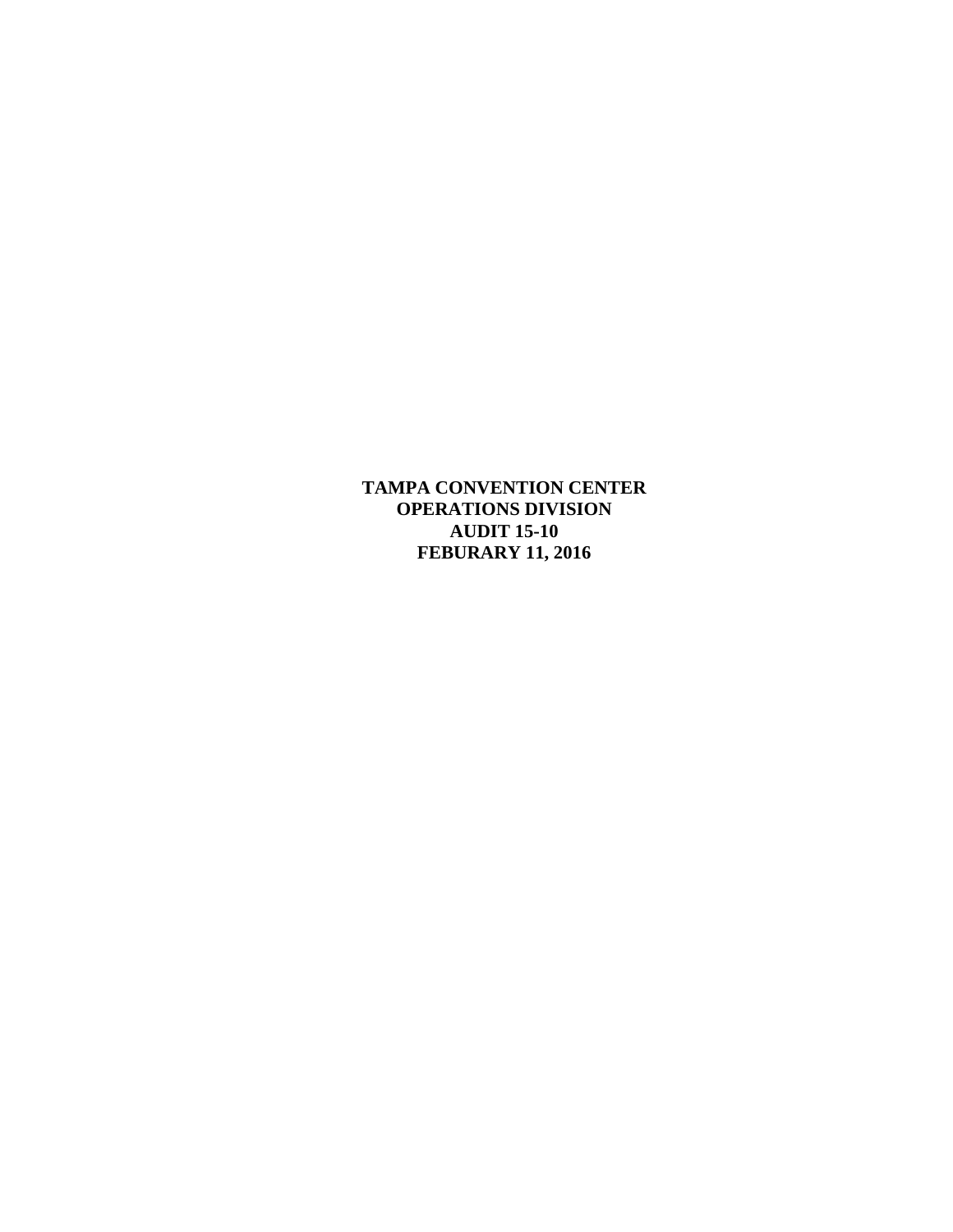# **CITY OF TAMPA**



 **Bob Buckhorn, Mayor**

**Internal Audit Department** 

**Christine Glover, Internal Audit Director** 

February 11, 2016

Honorable Bob Buckhorn Mayor, City of Tampa 1 City Hall Plaza Tampa, Florida

RE: TCC Operations, Audit 15-10

Dear Mayor Buckhorn:

Attached is the Internal Audit Department's report on TCC Operations.

We thank the management and staff of the Tampa Convention Center for their cooperation and assistance during this audit.

Sincerely,

/s/ Christine Glover

Christine Glover Internal Audit Director

cc: Dennis Rogero, Chief of Staff Sonya Little, Chief Financial Officer Bob McDonaugh, Administrator for Economic Opportunity Rick Hamilton, Convention Center and Tourism Director Russell Haupert, Chief Technology Officer Robert Rose, Director of Convention Facilities Brian Hunter, Convention Facility Operations Manager Eric Blanc, Manager of Sales and Marketing Shawn Seitz, TCC Contractor – Director of Security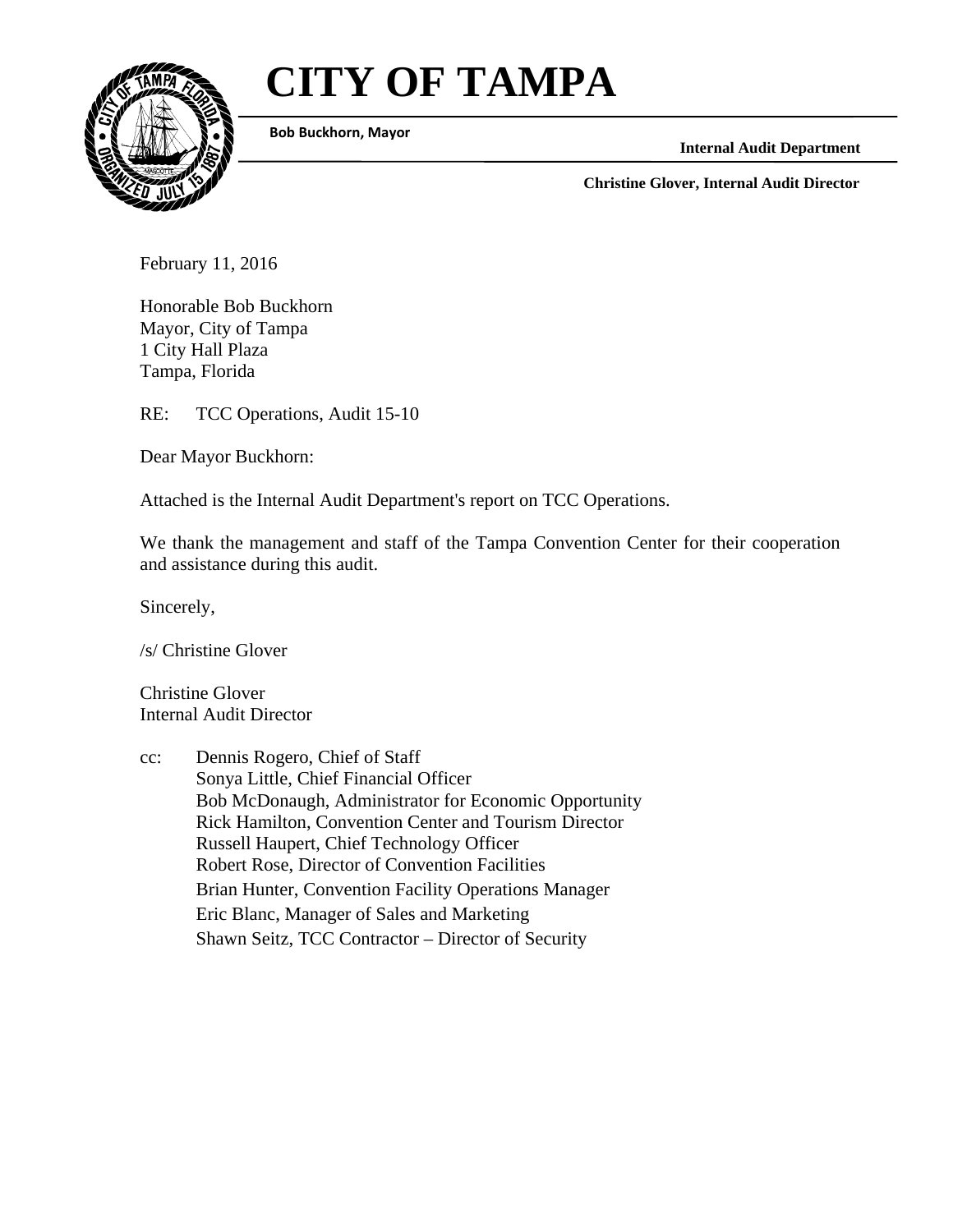# **TAMPA CONVENTION CENTER OPERATIONS DIVISION AUDIT 15-10 FEBURARY 11, 2016**

\_\_\_\_\_\_\_\_\_\_\_\_\_\_\_\_\_\_\_\_\_\_\_\_\_\_\_\_\_\_\_\_\_\_\_\_\_\_\_ /s/ Melinda Jenzarli

Melinda Jenzarli, Auditor

/s/ Christine Glover

\_\_\_\_\_\_\_\_\_\_\_\_\_\_\_\_\_\_\_\_\_\_\_\_\_\_\_\_\_\_\_\_\_\_\_\_\_\_\_ Christine Glover, Audit Director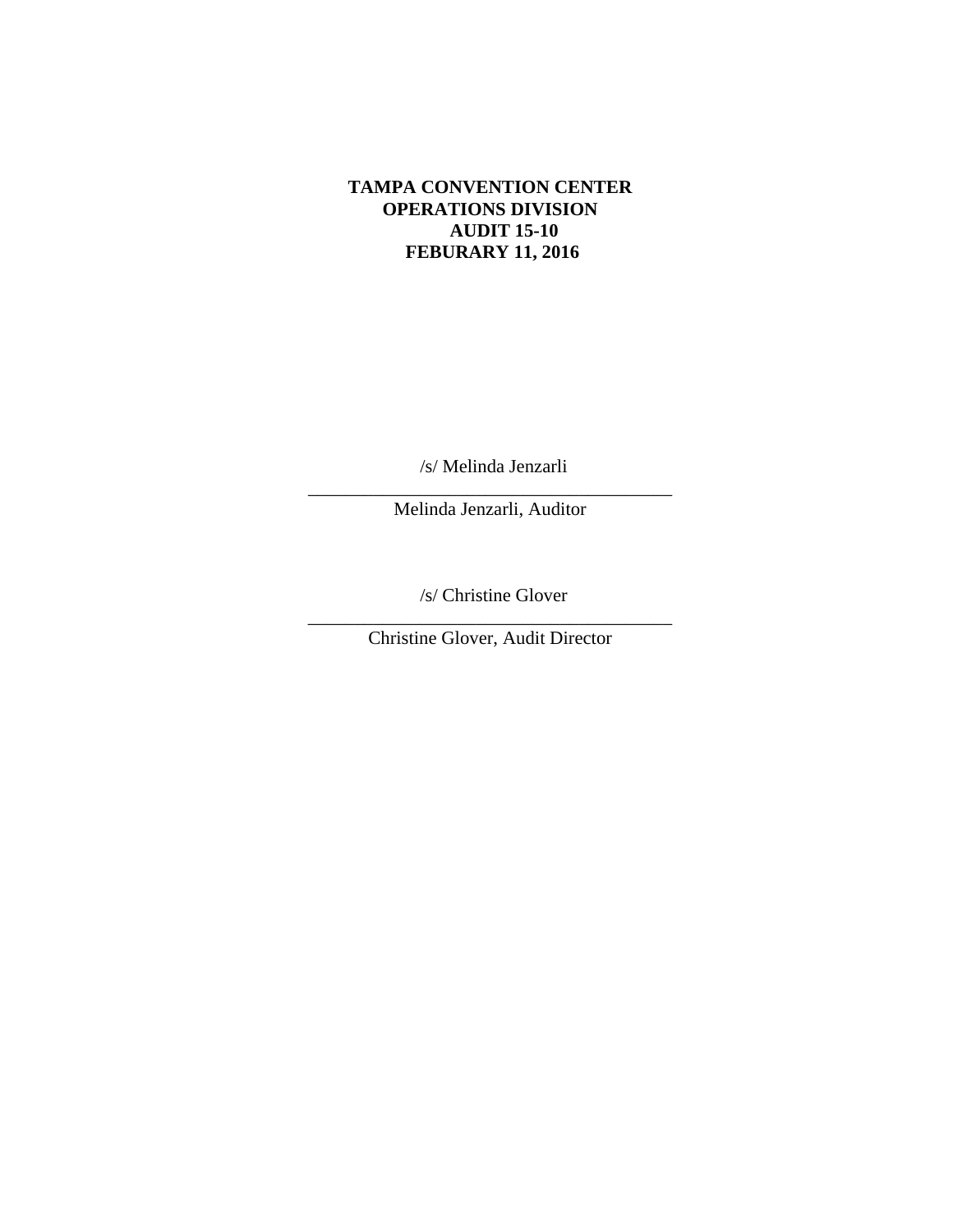# **TAMPA CONVENTION CENTER OPERATIONS DIVISION AUDIT 15-10**

### **BACKGROUND**

The Tampa Convention Center (TCC) is a 600,000 square foot facility located adjacent to Tampa Bay and consists of a 200,000 square foot exhibition hall, four ballrooms, and 36 meeting rooms. The mission of TCC is to generate a positive economic impact by promoting mutually beneficial partnerships, providing outstanding guest service, demonstrating good stewardship in the managing of the asset, and achieving financial expectations.

The TCC Operations Division is responsible for all preventative and routine maintenance performed on the TCC grounds and facility. The division also works in coordination with the Events Services Division to provide support needs before, during, and after an event.

#### **STATEMENT OF OBJECTIVES**

This audit was conducted in accordance with the Internal Audit Department's FY 2015 Audit Agenda. The objectives of this audit were to ensure that:

- 1. The TCC Operations Division expenses are approved and appropriate.
- 2. Security at TCC is adequate.

#### **STATEMENT OF SCOPE**

approved and appeared appropriate, and to determine whether security at TCC is adequate. The audit covered TCC operational activity that occurred from October 1, 2014, to June 30, 2015. Tests were performed to determine whether the Operations Division expenses were Original records as well as copies were used as evidence and verified through observation and physical examination.

The Operations Division does not have a building maintenance management system to track preventative and routine maintenance performed on the TCC grounds, facility, and maintenance requests completed by staff during an event. As a result, specific testing related to this area could not be conducted.

The subject matter of certain information covered in this audit is confidential in nature, and thus specific details of certain deficiencies are not disclosed. This exemption from F.S. Chapter 119, Public Records, is addressed under F.S. 281.301, Security systems; records and meetings exempt from public access or disclosure. These confidential matters have been reported to management.

# **STATEMENT OF METHODOLOGY**

The Operations Division purchasing card transactions were extracted from the Bank of America Works system for the audit period. A random sample was selected from this population using a 95% confidence interval and a 10% margin of error. This sample was tested for approval and compliance with the City's purchasing card policy. The Sales and Marketing Division provided the number of events with the approximate attendance during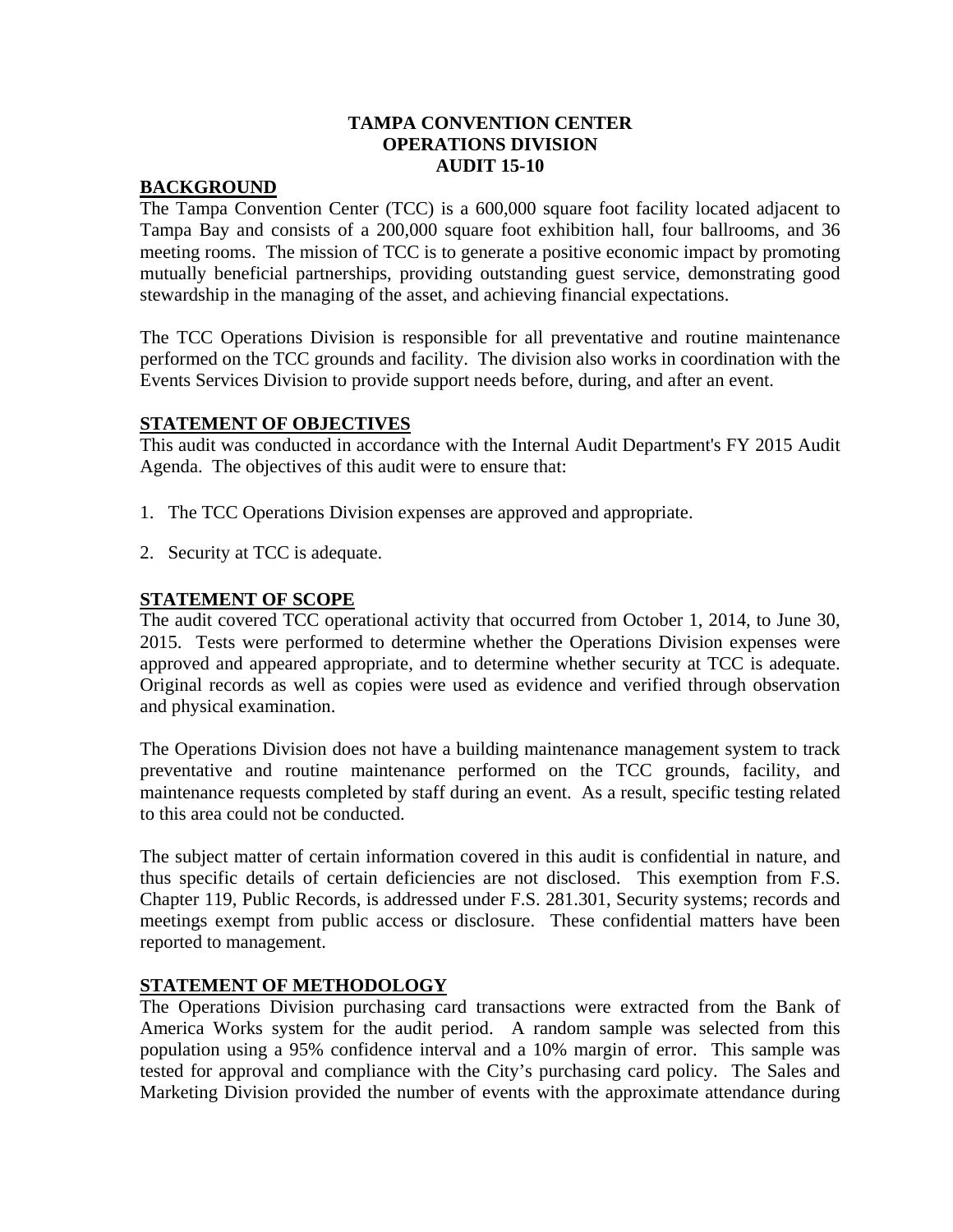the audit period. This data was summarized by month, and compared to the monthly operational expenses extracted from Oracle to determine whether the distribution appeared appropriate. The data used in our testing and analysis referenced above was assessed and deemed reliable.

A security assessment was conducted by performing various tests, walkthroughs, inspections, and interviews with TCC personnel and consultants.

#### **STATEMENT OF AUDITING STANDARDS**

We conducted this performance audit in accordance with generally accepted government auditing standards. Those standards require that we plan and perform the audit to obtain sufficient, appropriate evidence to provide a reasonable basis for our findings and conclusions based on our audit objectives. We believe that the evidence obtained provides a reasonable basis for our findings and conclusions based on our audit objectives.

#### **NOTEWORTHY ACCOMPLISHMENTS**

- 1. A single point dispatch system has been implemented by the Operations Division to organize and centralize the interaction and communication between the various sections of TCC. A singular individual is responsible for answering radio calls concerning needs in the building. This dispatch system:
	- Allows a single point of contact for all sections of TCC, where the information is subsequently relayed to the appropriate section or individual for action.
	- Provides a mechanism to enter all calls into a singular "dispatch" Excel spreadsheet.
	- Eliminates duplicity and reduces labor and resource waste.
	- Increases response time and reduces confusion created by multiple communication paths.
	- Provides a rapid communication mechanism for emergencies, safety issues, maintenance needs, and other high priority traffic.
- 2. TCC was recently recognized by the US EPA / Dept. of Energy as an Energy Star Partner. Optimization of building systems and operations resulted in TCC achieving an Energy Star rating of 84% (compared with other buildings of similar design and usage). Factors attributing to the increased energy performance include:
	- Installation of new LED lighting technologies to replace obsolete and high energy consumption systems.
	- Use of reflective aluminum clad roofing material to reflect 15% of solar loading from the 9-acre roof surface area.
	- Careful monitoring and control of HVAC outside air intake to reduce energy costs associated with dehumidification.
	- Reduction in lighting levels in areas of the building not in use along with "daylight harvesting" in naturally lighted areas.
	- Installation of magnetic bearing (frictionless) chiller systems and variable air volume control on air handlers.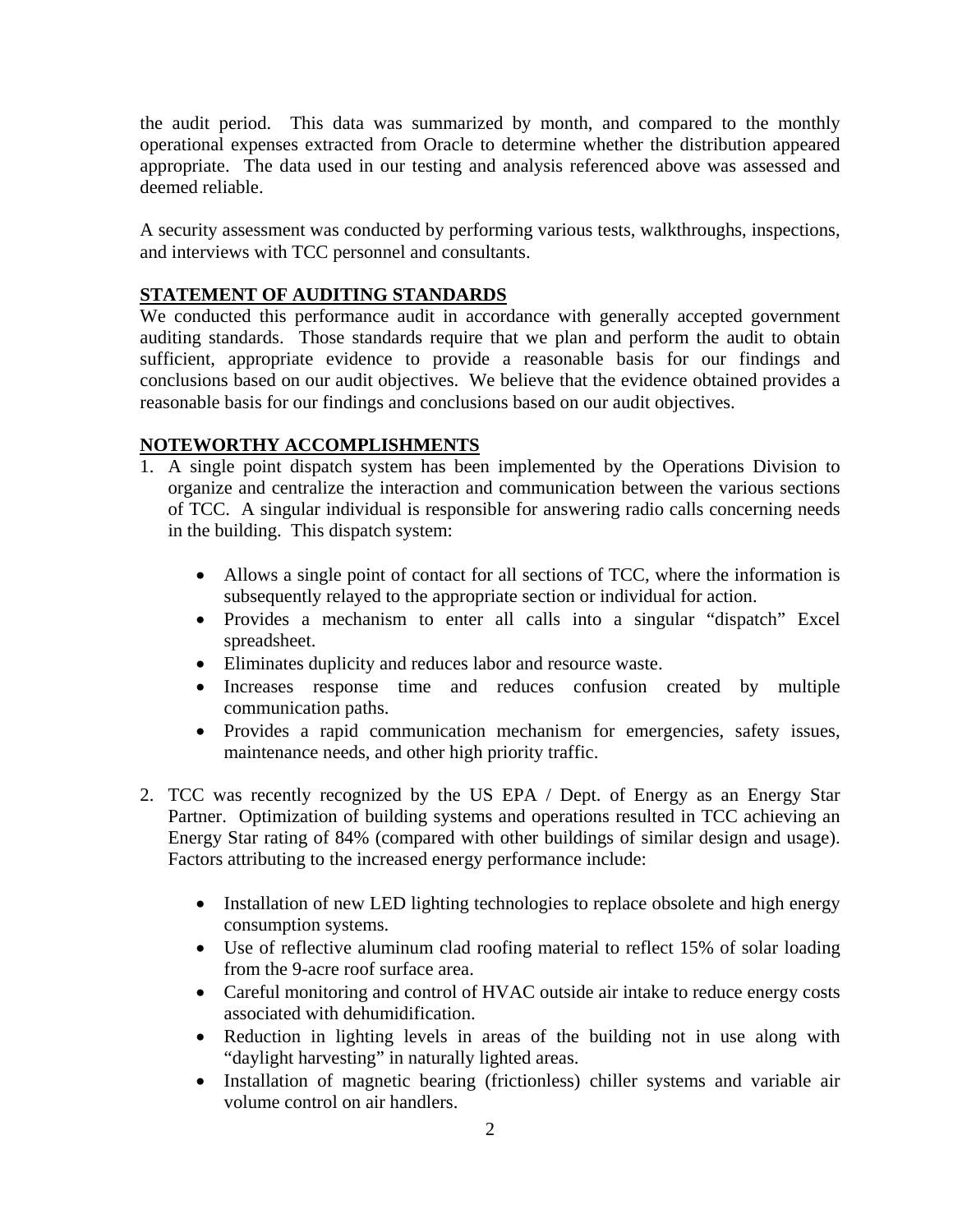- Variable volume potable water pumping systems to match flows to demand.
- Education of staff in energy conservation and behavioral changes such as turning off unused lighting, keeping doors closed, etc.

# **AUDIT CONCLUSIONS**

Based upon the test work performed and the audit recommendations noted below, we conclude that:

- 1. The TCC Operations Division expenses were approved and appeared appropriate.
- 2. Security at TCC could be improved.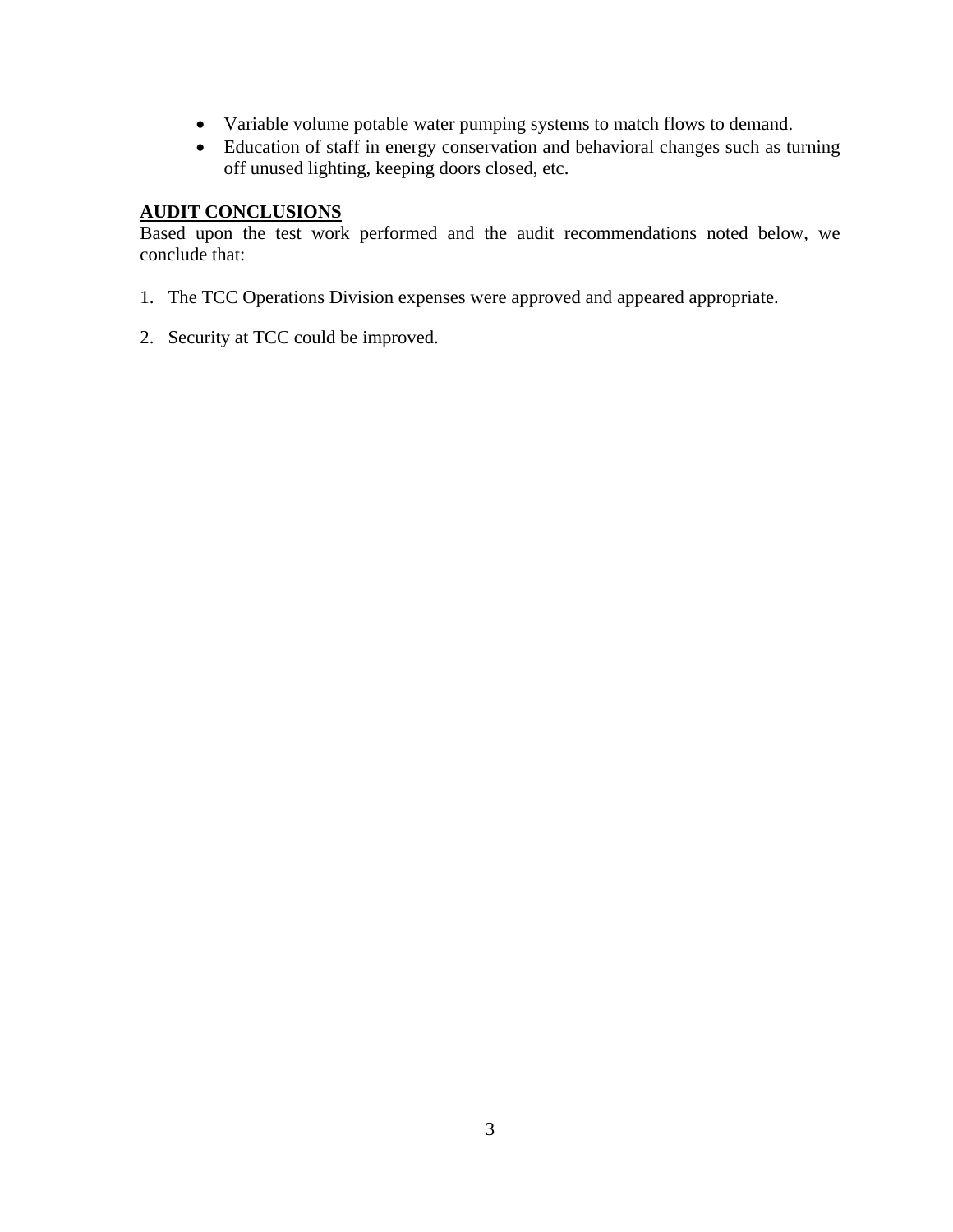#### **STOREROOM AND INVENTORY MANAGEMENT**

STATEMENT OF CONDITION: Internal controls over the Operations Division storeroom could be improved. There is currently one Inventory Specialist, who handles the ordering, stocking and issuance of items from the storeroom. He is also responsible for all nonemergency p-card purchases. Three other Operations employees have the ability to access the storeroom and issue items when the Inventory Specialist is not available.

Inventory purchases stocked and issued are not being properly tracked. The current control for tracking and managing the inventory is for the operations staff to sign a paper inventory pull log with their name, date, item, and quantity. There is no second signature required to confirm that the information is accurate. Since there is not a record of what is on-hand in the inventory, the Inventory Specialist takes order requests from the staff, and visually monitors items to determine when to make reorders. Not all items are labeled, and some may be obsolete.

We also noted during a walkthrough of the climate control area, that there is a second storage room stocked with miscellaneous maintenance supplies. These items are not being tracked, safeguarded and issued by a designated employee.

CRITERIA: Sufficient internal controls over inventory management should be in place to ensure accuracy and completeness of inventory records, accountability for inventory transactions, and safeguarding of inventory assets.

CAUSE: Operations previously had two Inventory Specialist positions for managing the storeroom. The employees who held these positions for 20+ years retired in FY2014. Subsequent to their retirement, one of the two positions was converted to a Maintenance position. The second position was not filled for eight months due to the possibility of an Inventory Specialist moving over from another City warehouse. During this time, the storeroom was managed by a Services Attendant and two Building Maintenance Supervisors. The event management system being used to manage the inventory (ConCentRICS) was disabled to transfer the events data into the new system (Ungerboeck). The Ungerboeck inventory module is in the process of being considered.

EFFECT OF CONDITION: The absence of proper internal controls to ensure accountability, proper recording, and safeguarding over inventory management could result in the following:

- Items lost or stolen from the storeroom going undetected
- Inefficiencies in item reorder points and identifying items on hand that are not properly labeled
- Ineffective use of available storage from obsolete items that should be removed
- Inability to determine the on-hand inventory value

RECOMMENDATION 1: The Operations Division should conduct a 100% physical count of the items currently in the storeroom. This will allow the establishment of a starting point,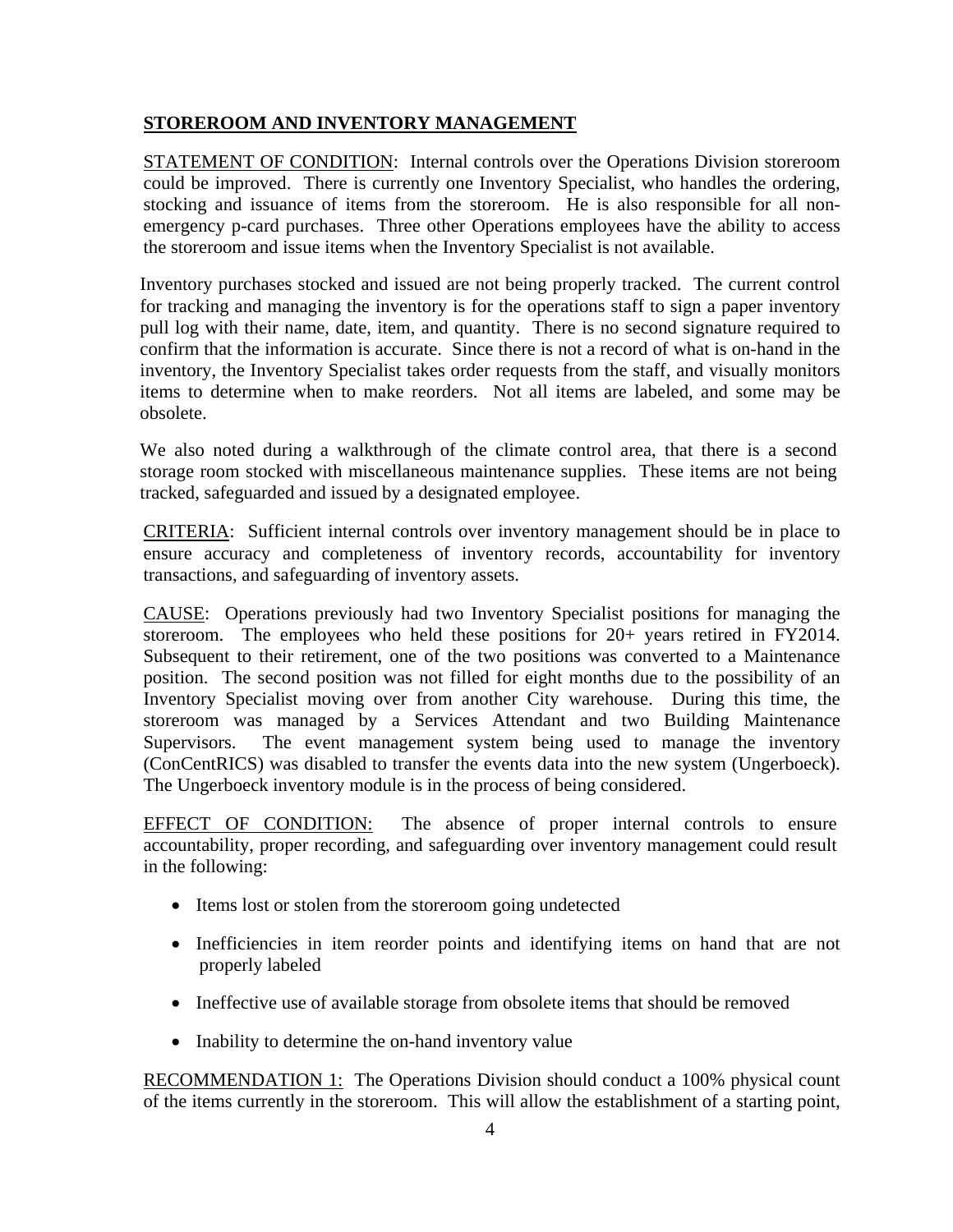and removal of any items that may be obsolete or no longer needed. All other City purchases stocked and stored in the Convention Center should be consolidated into the central storeroom in Operations. The inventory pull log used to track items issued should be signed by the Inventory Specialist or one of the three staff currently authorized to access the storeroom. This will provide a compensating control until an electronic means of tracking and approving items removed from the inventory is purchased and implemented.

MANAGEMENT RESPONSE: Management agrees with the recommendation and is trying to accelerate the process of implementation of the Ungerboeck software to accomplish this task. It is unfortunate the former software handling this task had to be taken offline to implement installation and data migration of the new software system. Physical accounting and maintenance of inventory will be maintained until the Ungerboeck software for this purpose is online.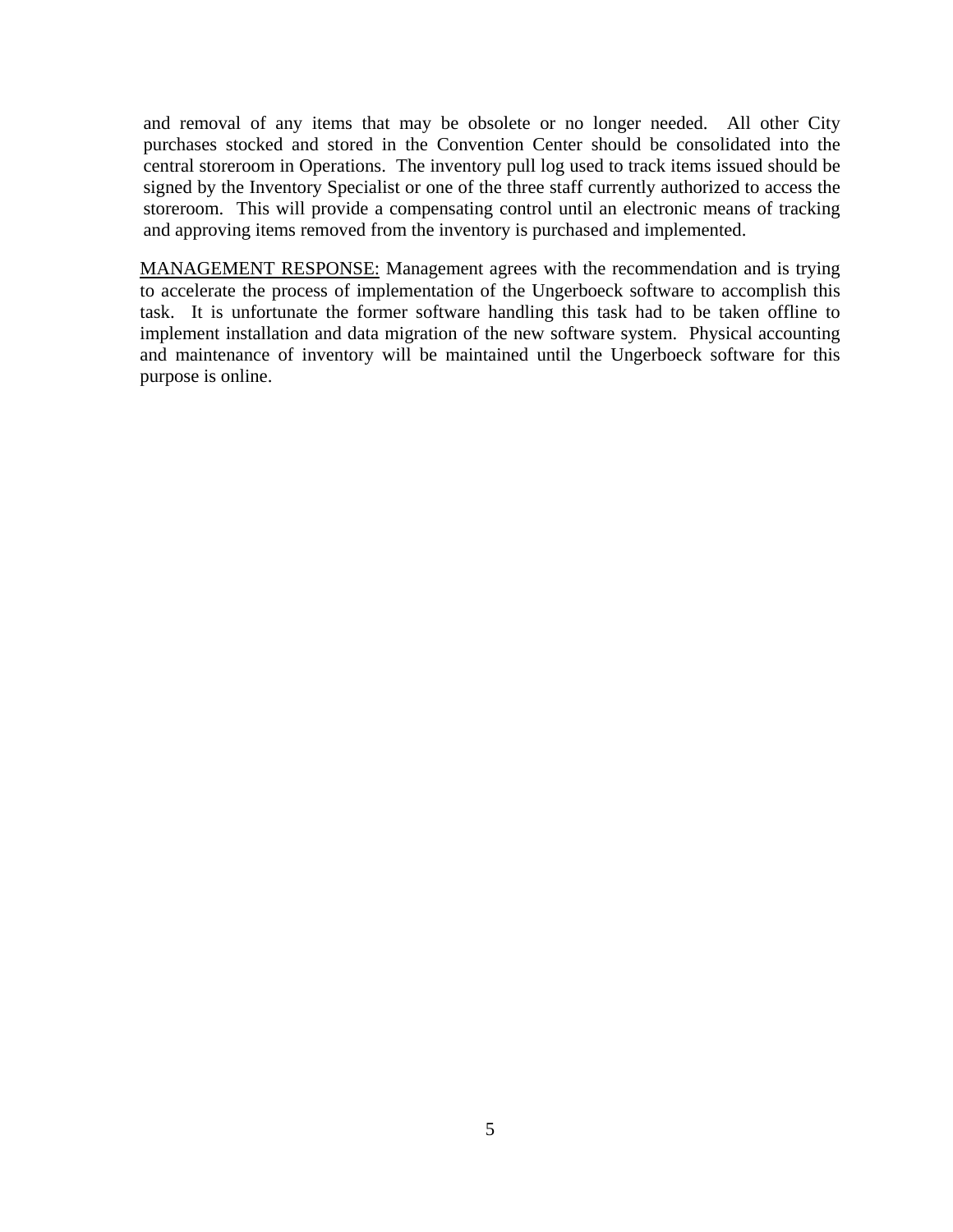#### **BUILDING MAINTENANCE MANAGEMENT SYSTEM**

STATEMENT OF CONDITION: The Operations Division manually tracks preventative and routine maintenance performed on the Convention Center grounds, facility, and extra maintenance requests completed by staff and during an event. The Operations staff performs daily, weekly, bi-weekly, and monthly maintenance and inspections based on paper checklists. Special requests are received via e-mail, verbally or called in on dispatch and logged in an Excel Spreadsheet. There is no building maintenance management system in place to schedule and manage these tasks.

CRITERIA: Given the magnitude of preventative and routine maintenance performed at the Convention Center, a maintenance management system would more efficiently record, manage, and communicate the day to day operations. Use of such a system also provides a detailed historical record of maintenance performed.

CAUSE: The system being used to manage maintenance work orders (ConCentRICS) was disabled to transfer the events data into the new event management system (Ungerboeck). Purchase of the Ungerboeck building maintenance module is in the process of being considered.

EFFECT OF CONDITION: Tracking preventative and routine maintenance manually limits the ability to determine whether scheduled and requested maintenance has been completed.

RECOMMENDATION 2: The Operations Division and the Ungerboeck project management team should work together to determine which building maintenance management system is most appropriate for the TCC operational needs.

MANAGEMENT RESPONSE: Management concurs with the recommendation and is making every effort to expedite the process of installation of the Ungerboeck system to ensure compatibility with the remainder of our event management system.